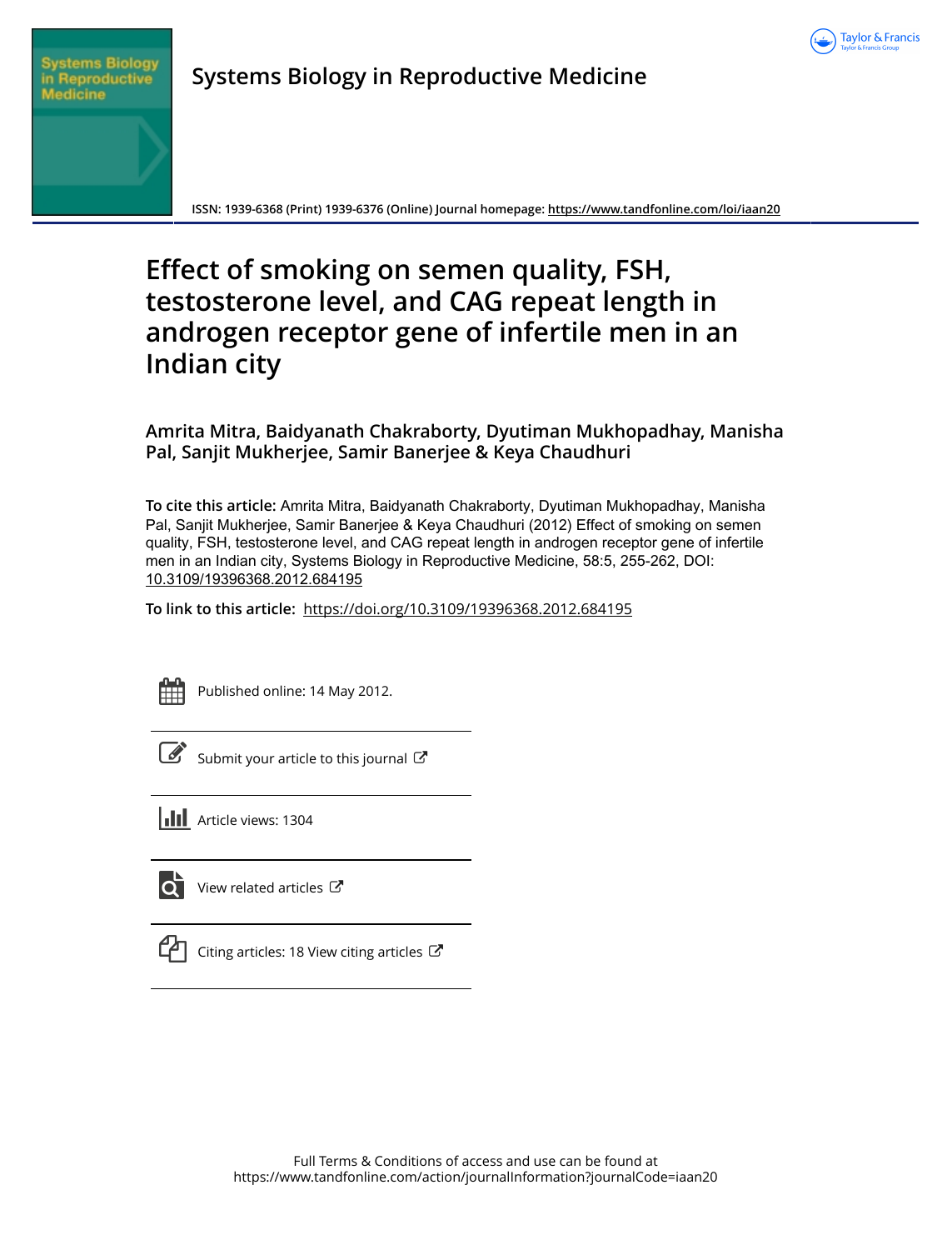## CLINICAL CORNER: COMMUNICATION

# Effect of smoking on semen quality, FSH, testosterone level, and CAG repeat length in androgen receptor gene of infertile men in an Indian city

Amrita Mitra<sup>1</sup>, Baidvanath Chakrabortv<sup>1</sup>, Dvutiman Mukhopadhav<sup>2</sup>, Manisha Pal<sup>3</sup>, Saniit Mukheriee<sup>4</sup> , Samir Baneriee<sup>2</sup>, and Keya Chaudhuri<sup>4</sup>

 $^1$ Institute of Reproductive Medicine, Kolkata,  $^2$ Department of Zoology, University of Calcutta, Kolkata,  $^3$ Department of Statistics, University of Calcutta, Kolkata, <sup>4</sup>Molecular and Human Genetics Division, Indian Institute of Chemical Biology, Kolkata, India

This study was conducted as part of an epidemiological survey of 126 nonsmokers and 178 smokers, showing primary infertility residing around Kolkata region of Eastern India. Their lifestyle history including smoking habits along with semen and blood were collected. The study examined the association of cigarette smoking with the risk of infertility, by determining the semen quality, follicle stimulating hormone (FSH), luteinizing hormone (LH), testosterone levels, and androgen receptor (AR)-CAG repeat length in a group of smokers compared with a control group (non smokers). Based on conventional WHO criteria, lower sperm motility ( $P < 0.001$ ) and increased sperm morphological defects ( $P < 0.0001$ ) were associated with smoking habits. Binary logistic regression analysis for the effect of smoking status on sperm DNA integrity demonstrated significant positive correlation ( $p = 0.006$ ). Serum FSH and LH levels were higher for smokers compared with non-smokers while the testosterone level decreased significantly with the increasing smoking habit. The mean length of CAG repeats in AR gene was significantly higher for smokers with low testosterone compared to non-smokers. The study suggested that smoking is associated with altered semen quality, endocrine hormonal status, and number of CAG repeats in the AR gene.

Keywords CAG repeats, DNA integrity, reproductive hormone, semen quality, smoking

# Introduction

Infertility is traditionally defined as the inability of a couple to conceive following one year of unprotected intercourse. It is not an uncommon problem; as the numbers of infertile couples are rising day by day. In those couples who seek evaluation from a reproductive specialist, more than 30% of males have defective sperm quality that significantly contributes to their infertility [Gaur et al. 2007]. There are several factors which contribute to the increase in the male factor infertility [Lo et al. 2005]. Among these, exposure to

several environmental, occupational, and behavioral factors have been reported as risk factors for male infertility. Since cigarette smoke contains mutagens and carcinogens and smoking is very common all over the world, there have been increased concerns of the unfavorable effects of smoking on male reproductive function [Mukhopadhyay et al. 2010].

Semen analysis is frequently used to assess male infertility in clinical andrology. Human sperm quality is usually defined by standard WHO semen analysis parameters: count, motility, and morphology [WHO 1999]. Recently the relationship between DNA integrity and conventional semen parameters has been established. An increased percentage of DNA damage is associated with a rise in semen abnormality [Trisini et al. 2004; Varghese et al. 2009].

Environmental factors can affect the male reproductive system either directly, causing decreased or altered sperm production in the testis, and/or indirectly through the endocrine system causing hormonal imbalance. The levels of follicle-stimulating hormone (FSH), luteinizing hormone (LH), and testosterone could be correlated with male infertility [Padron et al. 1989]. Androgen is an important steroid hormone responsible for normal spermatogenesis, decreasing the level of this hormone leads to impaired sperm production. All androgens act through a single intracellular androgen receptor (AR), which is encoded by a single-copy gene mapped on the long arm (Xq11-12) of the X-chromosome [Chang et al. 1988]. The AR gene has 8 exons, of which exon 1 harbors a CAG repeat motif coding for a polyglutamine stretch. Reduced androgenicity in 20% of infertile men is caused by the expansion of CAG tract [Yong et al. 1998].

The present study undertook an analysis of semen parameters such as sperm count, motility, morphology, DNA integrity, endocrine hormones, and CAG repeats in the AR gene among smoker and non-smoker infertile men to assess the association of cigarette smoking with infertility in this population of the eastern region of India.

Received 22 September 2011; accepted 11 February 2012.

<sup>∗</sup>Address correspondence to Dr. Keya Chaudhuri, Chief Scientist, Molecular & Human Genetics Division and Head, Academic Affairs Division Indian Institute of Chemical Biology, 4 Raja S C Mullick Road, Kolkata-700032, India. Email: kchaudhuri@iicb.res.in or keya.chaudhuri@gmail.com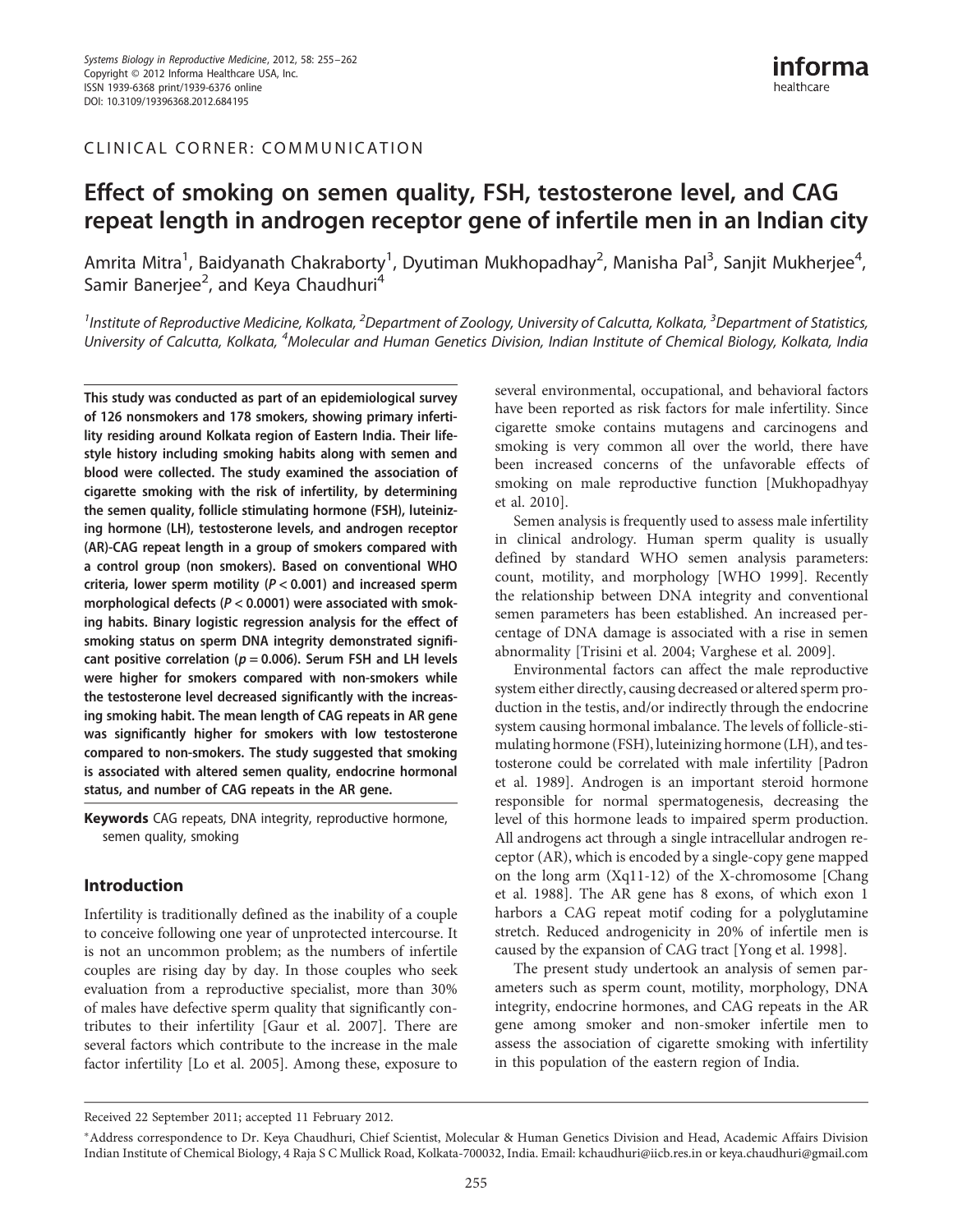## Results and Discussion

The study population consisted of patients attending our infertility clinic for initial evaluation. Patients of age group 30-60 y were included in the study after a thorough investigation of their past medical history and habits. The body mass index (BMI) for all of the patients was calculated from the information obtained, nonsmokers and light smokers showed almost similar BMI ( $25.92 \pm 4.77$  and  $25.68 \pm 5.92$ , respectively); in comparison, the mean BMI among heavy smokers were significantly lower being  $21.31 \pm 4.22$  kg/m<sup>2</sup> (Table 1). The sperm count among the heavy smokers (50 x  $10^6 \pm 20$ ) and light smokers (76 x  $10^6 \pm 50$ ) was significantly lower compared to non-smokers (130 x  $10^6 \pm 50$ ,  $p = 0.001$ ). Among the nonsmokers, most of the patients were normozoospermic (60.3%), other seminal phenotypes are also present: teratozoospermic (19%), asthenozoospermic (4%), and about 24.1% showed sperm DNA damage. Most of the light smokers presented with normozoospermic (50%), azoospermic (14.3%), and teratozoospermic (16.3%) phenotype, with 42.5% of the patients showing damaged sperm DNA integrity. Heavy smokers produced strikingly different parameters compared to the other two groups. About 85% of the patients showed a defect in seminal phenotype; patients were mostly azoospermic (22.5%), oligozoospermic (20%), and teratozoospermic (30%); about 37.9% presented head defects and 43% sperm DNA damage was prevalent among the heavy smokers (Table 2).

The frequency  $\chi^2$ -test shows significant association between smoking habit and seminal phenotype ( $\chi^2$  = 59.462, *p*-value ≈ 0.000). In order to begin to understand the nature of association, logistic regression analysis was carried out as smoking habit and seminal phenotype are categorical variables, as follows: phenotype normozoospermic (0, Reference Event), asthenozoospermic (5), teratozoospermic (4), severe oligozoospermic (3), oligozoospermic (2), and finally azoospermic (1) (Table 3A). A borderline effect of BMI upon seminal phenotype was noted (OR 0.87 95% CI (0.75-1.00),  $p = 0.05$ ) in logit 1, with an indication for the effect of BMI upon decreasing phenotype which tends to shift from normo- to aesthenozoopermia. In logit 5 the BMI is significantly lower in the azoospermic group  $(p < 0.001)$ . Logits 1, 2, 3, and 5 indicate a phenotypical changes from normozoospermia to azo/oligo/severe oligo/ asthenozoospermia respectively with increasing smoking habits  $(p < 0.05)$  (Table 3A).

|                                                     | Table 2. Characteristics of semen, reproductive hormones for |
|-----------------------------------------------------|--------------------------------------------------------------|
| participants according to level of current smoking. |                                                              |

|                             |        | Light smokers   | <b>Heavy smokers</b> |
|-----------------------------|--------|-----------------|----------------------|
| <b>Seminal</b>              | Non-   | $(1-20)$        | $( >20$ cigarettes/  |
| characteristics             | smoker | cigarettes/day) | day)                 |
| Seminal phenotype           |        |                 |                      |
| Normozoospermic             | 76     | 49              | 12                   |
| Aspermic                    | 2      | 14              | 18                   |
| Oligozoospermic             | 11     | 6               | 16                   |
| Severe<br>oligozoospermic   | 8      | $\overline{4}$  | $\overline{4}$       |
| Teratozoospermic            | 24     | 16              | 24                   |
| Asthenozoospermic           | 5      | 9               | 6                    |
| Total                       | 126    | 98              | 80                   |
| Sperm motility              |        |                 |                      |
| Nonmotile                   | 5      | 9               | 6                    |
| Slow progressive<br>motile  | 40     | 35              | 38                   |
| Rapid progressive<br>motile | 71     | 36              | 14                   |
| Total                       | 116    | 80              | 58                   |
| Sperm morphology            |        |                 |                      |
| Normal                      | 76     | 36              | 15                   |
| Head defect                 | 12     | 7               | 22                   |
| Tail defect                 | 11     | 9               | 7                    |
| Multiple defect             | 17     | 28              | 14                   |
| Total                       | 116    | 80              | 58                   |
| Sperm DNA<br>integrity      |        |                 |                      |
| Normal (> 50%)              | 88     | 46              | 33                   |
| Damaged DNA                 | 28     | 34              | 25                   |
| Total                       | 116    | 80              | 57                   |

Since the levels in both the smoking habit and motility categories can be ordered, we carried out ordinal logistic regression analysis. The frequency  $\chi^2$ -test shows significant association between the smoking habit and sperm motility  $(\chi^2 = 23.188, p \approx 0.000)$  (Table 3B). Further, the negative coefficient for smoking habit and odds ratio less than 1 indicates that higher smoking levels tend to be associated with lower motility levels.

The frequency  $\chi^2$  test shows significant association between smoking habit and sperm morphology ( $\chi^2$  = 25.90  $p = 0.000$ , Table 3B). Since morphology has two categories, normal and abnormal, binary logistic regression analysis was used to study the nature of association. Further, a positive coefficient for smoking habit and odds ratio greater that 1 indicates that higher smoking levels tend to be associated

| Table 1. Demographic status of the population included in the present study. |  |  |  |
|------------------------------------------------------------------------------|--|--|--|
|                                                                              |  |  |  |

|                         |                         |                          |                          |       | P value |        |
|-------------------------|-------------------------|--------------------------|--------------------------|-------|---------|--------|
| <b>Parameters</b>       | Non smokers $(n = 126)$ | Light smokers $(n = 98)$ | Heavy smokers $(n = 80)$ | NS/LS | NS/HS   | LS/HS  |
| Age (Mean $\pm$ SD)     | $35 \pm 2.1$            | $40 \pm 5.2$             | $41 \pm 1$               | 0.001 | 0.001   | 0.0921 |
| <b>BMI</b>              | $25.92 \pm 4.77$        | $25.68 \pm 5.92$         | $21.31 \pm 4.22$         | 0.737 | 0.001   | 0.001  |
| No. of cigarette/day    |                         | $1 - 20$                 | >21                      |       |         |        |
| Sperm count $x10^6$ /ml | $130 \pm 50$            | $76 \pm 50$              | $50 \pm 20$              | 0.001 | 0.001   | 0.001  |

NS: Non smoker

LS: Light smoker

HS: Heavy smoker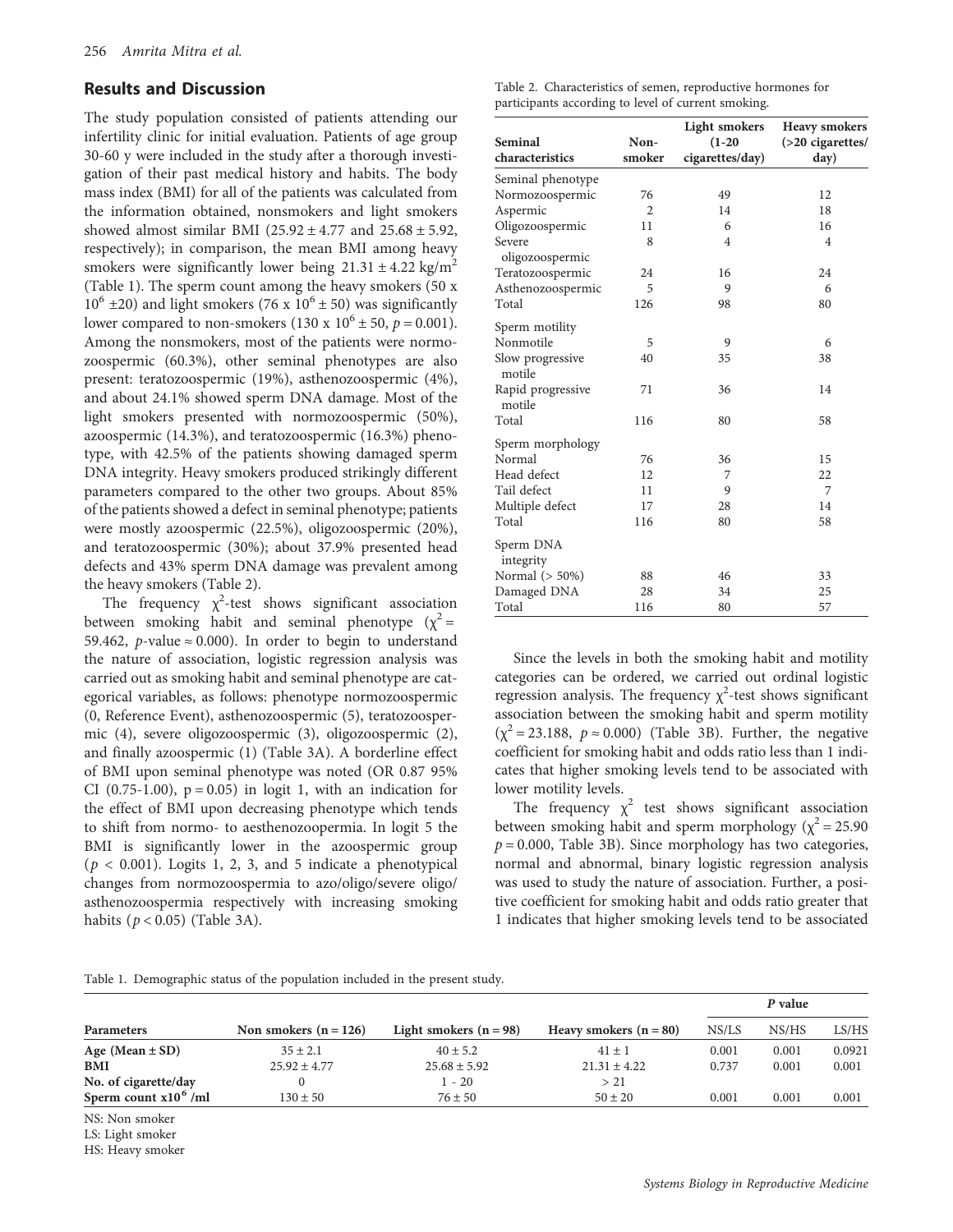| Table 3A. Logistic regression analysis of the confounding effect of age |  |  |  |
|-------------------------------------------------------------------------|--|--|--|
| and BMI on seminal phenotype and smoking.                               |  |  |  |

| Predictor        | Coef       | OR (95%CI)          | P value |
|------------------|------------|---------------------|---------|
| Logit 1: $(5/0)$ |            |                     |         |
| <b>Smoking</b>   | 0.7091     | $2.03(1.04-3.98)$   | 0.038   |
| Age              | $-0.00471$ | $1.00(0.89 - 1.12)$ | 0.936   |
| <b>BMI</b>       | $-0.14478$ | $0.87(0.75 - 1.00)$ | 0.050   |
| Logit 2: $(4/0)$ |            |                     |         |
| <b>Smoking</b>   | 0.7844     | $2.19(1.42 - 3.38)$ | 0.000   |
| Age              | 0.00563    | $1.01(0.93 - 1.08)$ | 0.881   |
| <b>BMI</b>       | 0.00520    | $1.01(0.92 - 1.10)$ | 0.907   |
| Logit $3: (3/0)$ |            |                     |         |
| <b>Smoking</b>   | 0.1020     | $1.11(0.53 - 2.33)$ | 0.788   |
| Age              | 0.06141    | $1.04(0.92 - 1.17)$ | 0.528   |
| <b>BMI</b>       | 0.07929    | $0.89(0.76 - 1.04)$ | 0.142   |
| Logit 4: $(2/0)$ |            |                     |         |
| <b>Smoking</b>   | 1.0448     | $2.84(1.64 - 4.92)$ | 0.000   |
| Age              | $-0.00482$ | $1.00(0.91 - 1.09)$ | 0.918   |
| <b>BMI</b>       | 0.00530    | $1.01(0.90 - 1.12)$ | 0.924   |
| Logit 5: $(1/0)$ |            |                     |         |
| <b>Smoking</b>   | 1.4228     | $4.15(2.26 - 7.63)$ | 0.000   |
| Age              | $-0.01342$ | $0.99(0.90 - 1.08)$ | 0.781   |
| <b>BMI</b>       | $-0.17059$ | $0.84(0.74-0.95)$   | 0.007   |

Phenotypes: 0(Reference Event)normozoospermic,

5 asthenozoospermic, 4 teratozoospermic, 3 severe oligozoospermic, 2 oligozoospermic, 1 azoozoospermic

with abnormal morphology. It was noted that among heavy smokers with abnormal morphology, the percentage having only a head defect is significantly greater than the percentage having only a tail defect ( $p = 0.037$ ).

A significant association was also observed between smoking habit and DNA integrity ( $\chi^2$  = 9.704,  $p$  = 0.008). As DNA integrity has only two categories, normal DNA and damaged DNA (Fig. 1), a binary logistic regression analysis was pursued. Further, a positive coefficient for smoking habit and an odds ratio greater than 1 indicates that a higher level of smoking tends to be associated with sperm DNA damaged.

A significant difference in the FSH, LH, and testosterone levels was observed between non-smokers and heavy smokers (Fig. 2). Testosterone levels were found to be significantly lower among heavy smoking-severe oligo/azoospermic patients as compared to nonsmoking-normozoospermic controls (P < 0.0001, Student's paired t test), while FSH and LH levels were significantly higher among heavy smokingsevere oligo/azoospermic patients (Fig. 2).

Among nonsmoking infertile men, four different CAG repeat sizes (alleles) ranging from 14 − 29 were observed (Fig. 3), and among heavy smoking-severe oligo/



Figure 1. Assessment of human sperm DNA integrity by acridine orange staining (40X). DNA integrity was assessed using acridine orange staining following sperm fixation. The percentage of green (normal DNA integrity) and orange red (abnormal DNA integrity) spermatozoa per 200 spermatozoa in each sample was calculated. An abnormal integrity of sperm DNA was considered as more that 30% denaturation (orange-red).

azoospermic study patients six different CAG repeat sizes were observed ranging from  $16 - 33$  (Table 4). The mean number of CAG repeats in the non-smoking group was  $19.1 + 5.04$ . In the heavy smoking group the repeat size was significantly higher  $26 + 5.8$  ( $p = 0.03$ ).

Despite worldwide anti-smoking campaigns, cigarette smoking is very common. The outcome of the present study should be analyzed in the context of the urban lifestyle of the city of Kolkata. However, the results reflect the changing semen quality of smokers attending an andrology laboratory with infertility related problems and should not be linked to the condition of the general fertile population. The subjects in the present study consisted of patients without extreme pathological conditions and had a sperm count > 20 x  $10^6$  /ml. The study presented above shows that 58.5% of the smokers were among the group of infertile men. Moreover, the present study includes semen parameters with different seminal phenotypes, motility, morphology, DNA integrity, and level of endocrine hormones such as FSH, LH, and testosterone as well as androgen receptor genes with varied sized CAG repeats. Cigarette smoke is a

Table 3B. Logistic regression analysis of sperm motility, morphology, and DNA integrity with smoking habit.

| Logit/Parameter  | Predictor              | Coeff.             | p-value          | <b>OR (95%CI)</b>   |
|------------------|------------------------|--------------------|------------------|---------------------|
| Sperm motility   | Constant Smoking habit | $-1.1493 - 0.7045$ | 0.000000         | $0.49(0.36 - 0.68)$ |
| Sperm morphology | Constant Smoking habit | $-1.4897$ 0.8467   | $-0.000$ $0.000$ | $2.33(1.66-3.27)$   |
| DNA integrity    | Constant Smoking habit | $-1.4939$ 0.4638   | 0.000 0.008      | $1.59(1.15-2.21)$   |

Reference level: normo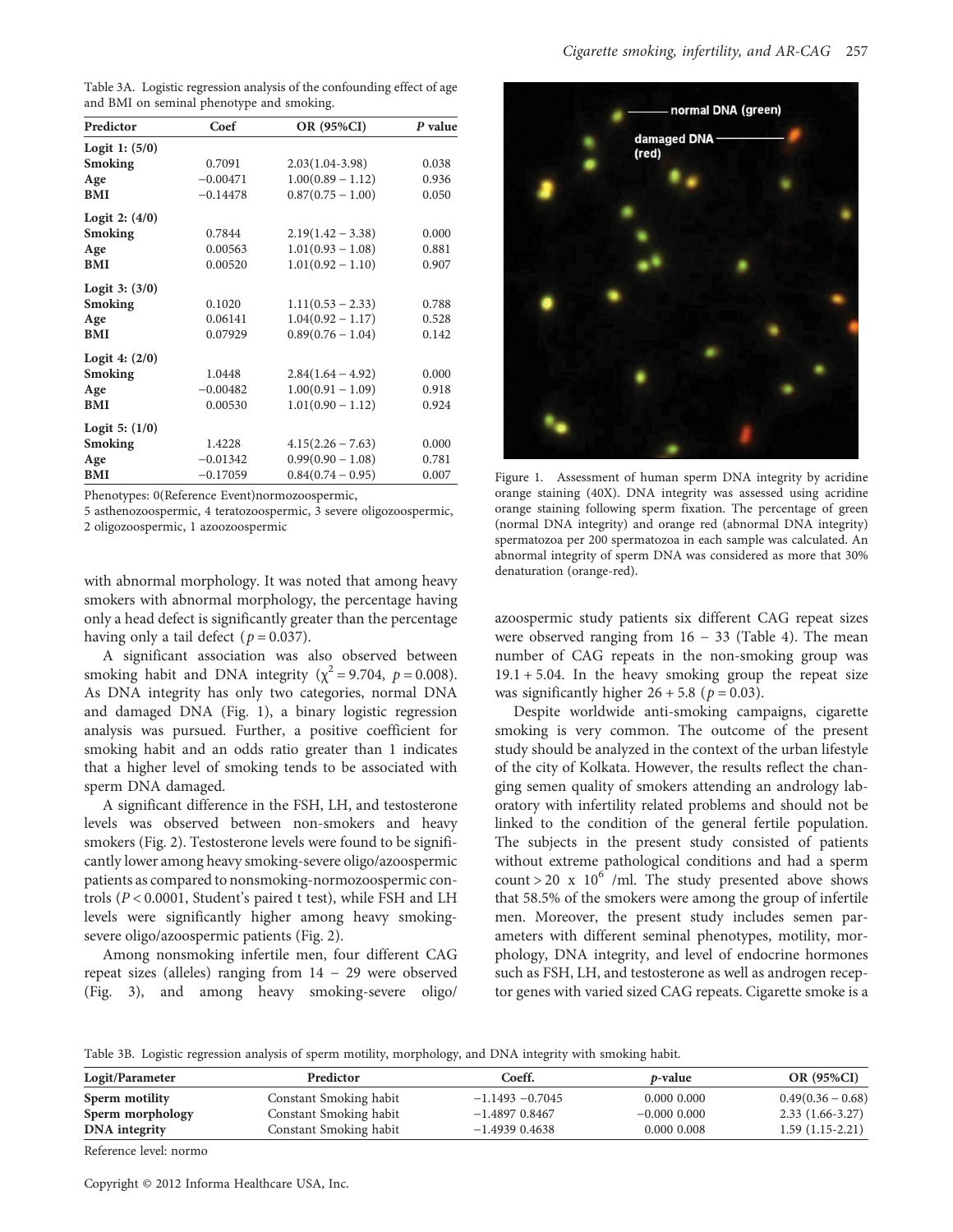

Figure 2. FSH, LH, and testosterone levels among non-smokers and smokers. Follicle stimulating hormone (FSH), leutanising hormone (LH), and testosterone concentrations were determined in the serum of smokers (severeoligo/azoospermic) and nonsmokers (normozoospermic). Values are mean and SD from two independent experiments. mIU, mili International Unit



Figure 3. CAG repeat length in the AR genes of subjects. The CAG repeat segment of the AR gene was amplified by PCR with primers and conditions described in Materials and Methods. The representative products analyzed by agarose gel electrophoresis are shown. L1 and L2 represent repeat numbers 33 and 16, respectively. M, 500 base pair DNA size marker; AR: androgen receptor

cell mutagen and carcinogen and certain components in cigarette smoke interact directly or indirectly with the male and female gametes affecting their function [Zenzes 2000]. Tobacco consumption involves about 4,000 compounds. The major components such as lead, cadmium, nicotine, and benzopyrene are known to affect semen parameters and sperm function [Zenzes 2000] as well as the endocrine status.

It is noted in this study that smoking is associated with decreased sperm concentration and motility (Table 2). The effects of tobacco smoking on reproductive function have been performed on a group of infertile patients. A large study conducted by Pasqualotto et al. [ 2006] showed a decline in semen volume with an increased number of cigarettes smoked, although no statistically significant differences were observed between the groups in terms of

sperm motility, concentration, or morphology [Zenzes 2000]. Another study reported a non-significant change towards higher sperm concentration with more smoking [Oldereid et al. 1989], while others showed either a statistically significant dose response relation or a trend towards decreased sperm concentration with increased smoking [Zenzes 2000]. In heavy smokers, azoospermic / oligozoospermic / severe oligozoospermic / teratozoospermic /asthenozoospermic phenotypes were found in 85% of cases compared to 39% for non-smokers and 50% of smokers suggesting a trend towards deviation from normozoospermic phenotype with increased smoking. Earlier studies have concluded that toxins in cigarette smoke reach the male reproductive system and interact directly with components of the seminal fluid and the accessory endocrine system leading to increased viscosity, reduced seminal volume, and delayed liquefaction. This ultimately leads to the reduction of forward linear progression of spermatozoa, manifest as asthenozoospermia [Chia et al. 1994; Kulikauskas et al. 1985; Kunzle et al. 2003; Zhang et al. 2000]. However, in this population of infertile men, there is a trend towards increased oligozoospermic, teratozoospermic, and azoospermic phenotypes. The presence of the dominant asthenozoospermic phenotype has been observed in both smokers and nonsmokers in the study conducted at Dehradun, India [Gaur et al. 2007].

Nicotine, present in the smoke, proved to be a potential oxidant which can affect spermatogenesis. Its damage to membrane structure of the spermatozoa is a major cause of the impaired motility [Tejada et al. 1984].The mammalian sperm and neuron appear to share many of the 'neuronal' receptors. Exocytosis in neurons and sperm is essential to the functions of these cells and is strongly influenced by similar receptors. 'Neuronal' receptor types in sperm may also play a role in the control of sperm motility [Arabi 2004]. It is highly likely that nicotine disrupts the activity of the nicotinic acetylcholine receptor of spermatozoa and thus weakens the intracellular  $Ca^{\frac{1}{2}}$  dynamics resulting in impaired motility.

The study showed poor sperm morphology among the smokers. Cigarettes contain heavy metals, which cause high oxidative stress. Due to the oxidative stress, membrane damage can occur which can lead to morphological defects. Heavy metals also cause DNA damage during spermatogenesis which may result in abnormal development of sperm topography. It was noted that DNA damage is increased with habitual smoking. There have been previous studies highlighting the induction of DNA damage as well as the inhibition of DNA repair mechanisms by heavy metals [Hengstler et al. 2003; Meizel 2004]. A range of molecular mechanisms was proposed, reflective of their diverse chemical properties. Heavy metals present in cigarette smoke, like lead and cadmium causes an increase in the production of reactive oxygen species (ROS) such as hydroxyl radical (HO.), superoxide radical (O<sub>2</sub>.<sup>-</sup>), or hydrogen peroxide  $(H<sub>2</sub>O<sub>2</sub>)$ . Enhanced generation of ROS can overwhelm the cells' intrinsic antioxidant defenses, and result in 'oxidative stress' [Meizel 2004]. Cells under oxidative stress can cause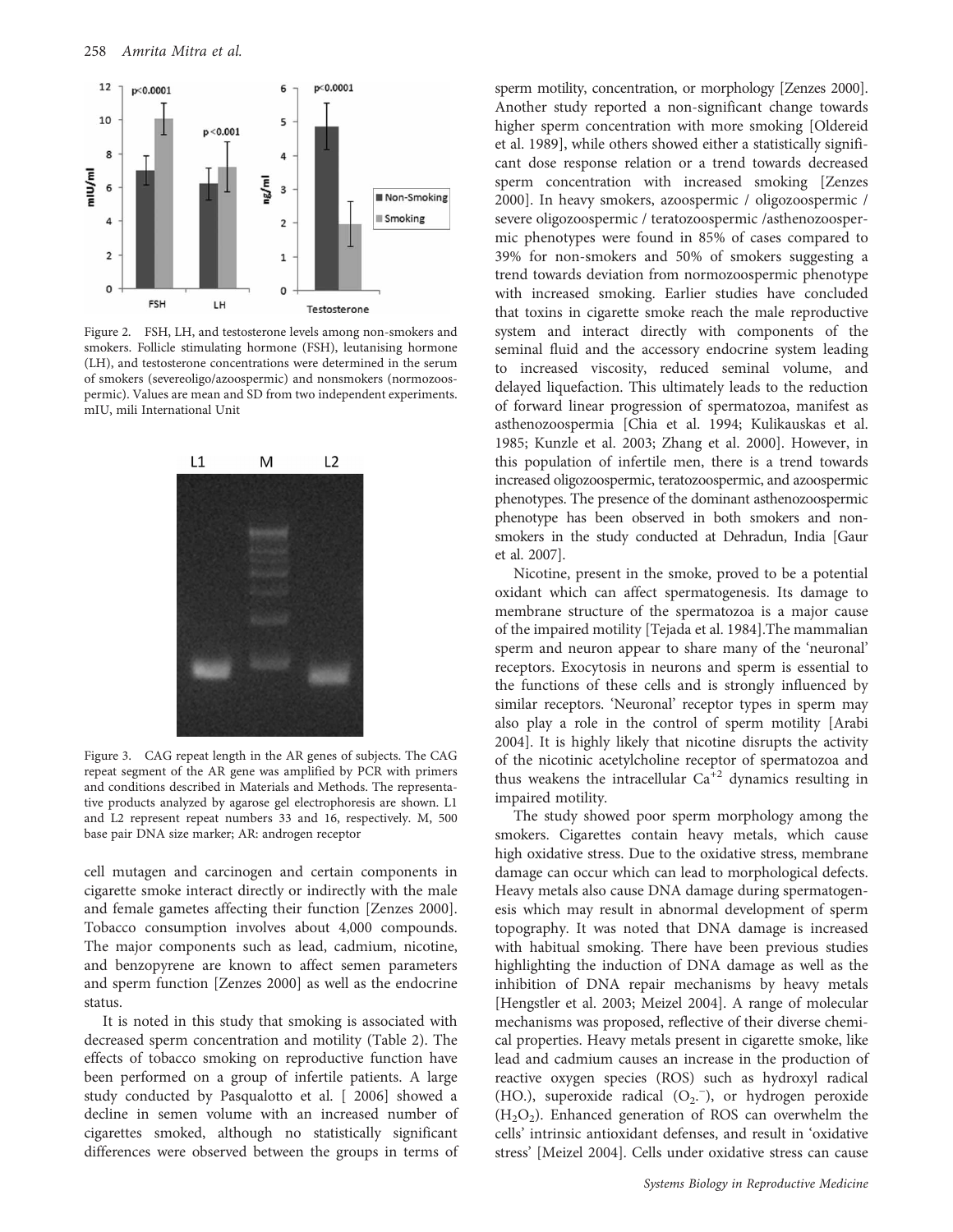Table 4. Distribution of length of CAG repeats in the androgen receptor gene.

| ID               | Age             | BMI $(kg/m2)$    | FSH (mIU/ml)     | $LH$ (mIU/ml)  | Testosterone (ng/ml) | CAG Repeat in AR gene |
|------------------|-----------------|------------------|------------------|----------------|----------------------|-----------------------|
| N287             | 34              | 22.2             | 5.8              | 5.2            | 5.6                  | 14                    |
| N40              | 40              | 23.1             | 7.2              | 6.8            | 5.2                  | 22                    |
| N7               | 39              | 19.8             | 6.8              | 7.7            | 6.2                  | 22                    |
| N <sub>24</sub>  | 38              | 25.5             | 7.7              | 6.2            | 4.2                  | 29                    |
| N <sub>160</sub> | 36              | 24.5             | 5.5              | 5.8            | 6.2                  | 22                    |
| N304             | 38              | 26.7             | 7.4              | 6.6            | 5.5                  | 22                    |
| N251             | 41              | 22.1             | 7.2              | 5.8            | 6.7                  | 16                    |
| N216             | 35              | 19.9             | 6.5              | 6.6            | 5.6                  | 16                    |
| N139             | 36              | 22.2             | 8.2              | 7.8            | 4.8                  | 14                    |
| N128             | 40              | 20.5             | 5.6              | 5.2            | 5.4                  | 14                    |
| $Mean \pm SD$    | $37.7 \pm 2.35$ | $22.6 \pm 2.3$   | $6.79 \pm 0.9$   | $6.37 \pm 0.9$ | $5.54 \pm 0.7$       | $19.1 \pm 5.04$       |
| A70              | 39              | 20.1             | 10               | 9.8            | 1.6                  | 29                    |
| A82              | 42              | 17.6             | 11.5             | 10.6           | 1.9                  | 22                    |
| A8               | 40              | 20.2             | 12.3             | 10.2           | 1.5                  | 29                    |
| A30              | 36              | 19.2             | 12               | 11.2           | 3.2                  | 16                    |
| A146             | 39              | 19.7             | 10.6             | 9.2            | 1.0                  | 33                    |
| A113             | 42              | 20.4             | 11.2             | 10.6           | 2.2                  | 22                    |
| A238             | 39              | 23.1             | 11.5             | 10.5           | 1.5                  | 32                    |
| A298             | 43              | 28.5             | 9.8              | 7.8            | 1.2                  | 29                    |
| A171             | 34              | 18.5             | 10.4             | 8.8            | 1.8                  | 29                    |
| A195             | 41              | 20.2             | 10.5             | 7.8            | 2.0                  | 19                    |
| $Mean \pm SD$    | $39.5 \pm 2.7$  | $20.75 \pm 3.07$ | $10.98 \pm 0.84$ | $9.65 \pm 1.2$ | $1.79 \pm 0.6$       | $26 \pm 5.8$          |
|                  |                 |                  | P < 0.0001       | P < 0.0001     | P < 0.0001           | $P = 0.033$           |

N: non-smoking group

A: smoking group

oxidative DNA damage, strand breaks, and induce mutations [Hengstler et al. 2003]. A decrease in repair capacity may increase susceptibility to reactive oxygen species generated by these heavy metals [Hengstler et al. 2003]. It has also been shown that repair of 8-hydroxy-2'-deoxyguanosine decreased with increasing cadmium exposure and was inversely correlated with the level of DNA-single strand breaks [Meizel 2004]. In this study DNA fragmentation was estimated by acridine orange (AO) staining. In the AO test, the fluorescent dye intercalates between the bases in intact double-stranded DNA producing green fluorescence (530 nm). However, when there is a strand break, the dye forms a weaker bond with the single strand along the back-bone giving red fluorescence (650 nm) (Fig. 1). Since an AO-test can be done much more easily than tests like SCSA, it can serve as a routine screening method to estimate the gross DNA damage in a sperm population [Ercal et al. 2001].

The present study showed higher FSH, LH, and lower testosterone levels with increased smoking. This is in contrast to earlier studies which reported higher testosterone and LH levels in addition to higher LH/ free testosterone ratios with increased smoking [Trummer et al. 2002], or a positive association between smoking and testosterone [Alexandersen et al. 1996]. Nicotine, one of the toxic components in cigarette smoke, had been reported to inhibit androgen biosynthesis and Leydig-cell growth [Bergmann et al. 1994; Funabashi et al. 2005] which might be responsible for the observed decline in testosterone among the heavy smokers. A high FSH level is usually diagnostic of primary testicular failure, a condition in which the seminiferous tubules in the testes do not produce sperm normally, because they are damaged.

Patients having mutations in AR gene exhibited elevated LH levels [Quigley 1998] which might be in response to the impaired feedback signal of testosterone in the pituitary. Leydig cell androgen secretion is mainly regulated via LH receptor mediated events and a receptor down regulation occurs in the presence of elevated LH levels. The mechanisms by which androgens regulate spermatogenesis are still elusive. In human testis, AR is expressed in Leydig as well as in peritubular and sertoli cells and provides sites for regulation of spermatogenesis and sperm outlet. The AR has a dual role in impaired spermatogenesis and reducing the levels of testosterone reflective of its CAG repeat length. The observed effect that CAG repeat length is positively correlated with smoking and inversely correlated with sperm concentration indicating that the variable polyglutamine tract size as deduced from the CAG repeat length in the AR gene, mediates androgen action with varying intensity. This modulation of AR androgenecity might be reflected by the serum testosterone level.

The above two studies [Davis-Dao et al. 2007; Mifsud et al. 2001] has shown a direct correlation of AR CAG length with free testosterone in fertile men. Although not observed in all populations [Dadze et al. 2000], depressed spermatogenesis has been associated with long CAG tracts in men from Singapore [Tut et al. 1997], Australia [Dowsing et al. 1999], Japan [Yoshida et al. 1999], and the USA [Mifsud et al. 2001; Patrizio et al. 2001]. A previous study by Thangaraj et al. [2002] shows no association of AR-CAG length with infertility when 280 azoospermic men were compared with 201 fertile men from this city. In the present study, we have included 20 infertile men out of which 10 were heavy smokers with low testosterone and 10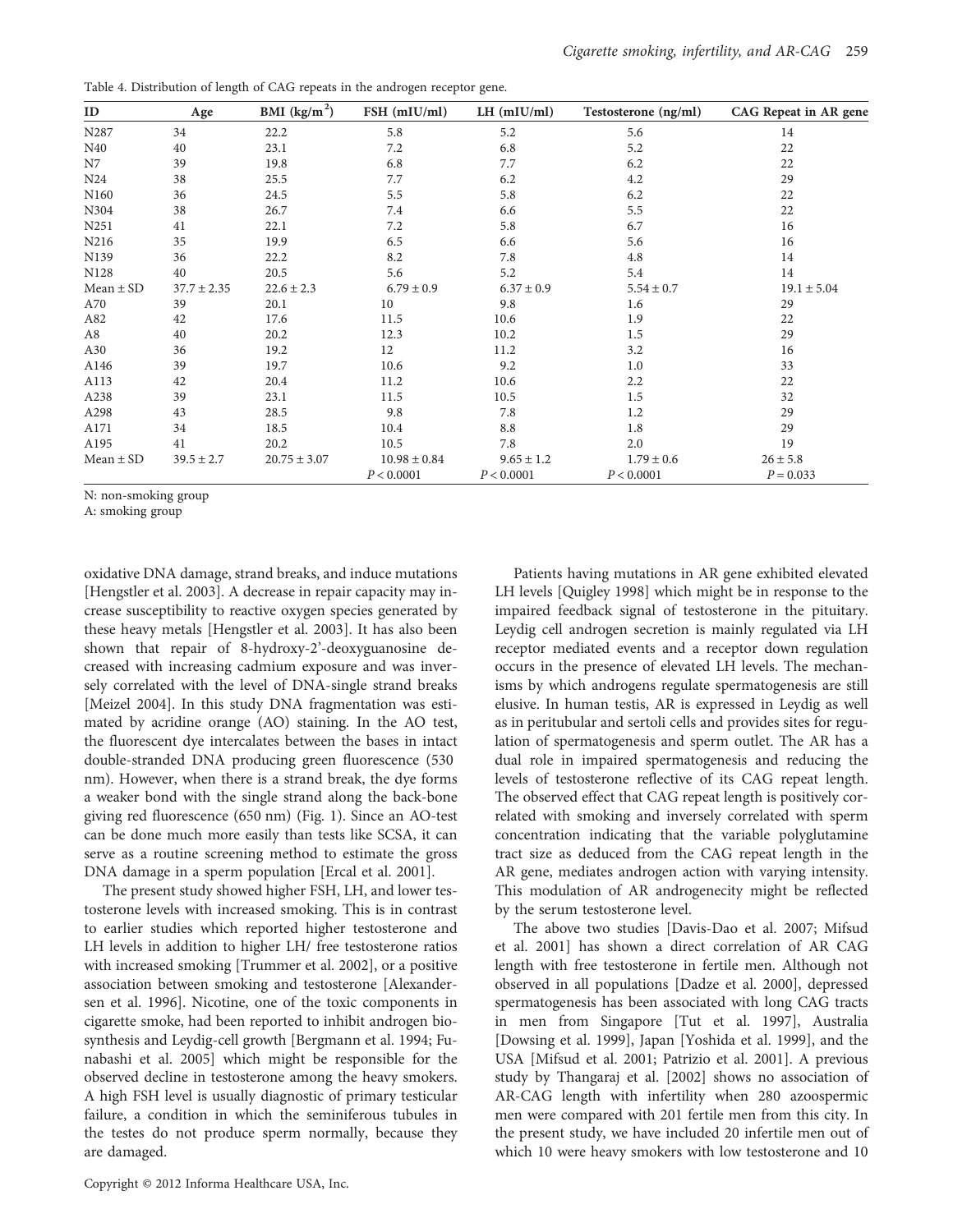non-smokers with a normal level of testosterone and observed the AR-CAG length variation to assess the confounding effect of low testosterone and smoking. This study presents a significantly increased CAG repeat length among heavy smokers with low testosterone. Strikingly contradicting results exist in the literature regarding the association between testosterone and AR-CAG tract in subfertile patients [Mifsud et al. 2001]. However most of the studies have compared fertile and infertile men, and in this manner have tried to negate this bias and to observe the individual effect of smoking on CAG repeat length. Only infertile men were considered in the present study. Further studies on the effect of increased CAG repeat and smoking status with a larger sample size are required.

# Materials and Methods

#### Sample population

A total of 304 men of Indian nationals around Kolkata city, who attended the out patient department of the Institute of Reproductive Medicine, Kolkata, India with a history of infertility for at least 1 year, and were able to provide an ejaculate were evaluated. Men meeting the following inclusion criteria were chosen: no vasectomy, no medical history of genital disease, and no abnormality in the reproductive organs. Subjects were excluded from the study if they had pathologies that aggravate erythrocytosis, cardiovascular, and renal disease. Full data was collected through a questionnaire including the number of cigarettes per day. For body mass index (BMI), height, and weight were obtained for each subject and BMI was calculated as kg/m<sup>2</sup>. Men who had smoked cigarettes for > 6 months and were still smoking were classified as smokers. Smokers were categorized as light (1−20 cigarettes per day) and heavy (> 20 cigarettes per day) smokers. The study was approved by the institutional ethical committee as per guidelines.

#### Semen analyses

Semen samples were collected by masturbation in a sterile wide-mouthed plastic container after a sexual abstinence of 4-5 d. The sample was allowed to liquefy at  $37^{\circ}$  C for 20 min before analysis. Sperm concentration and motility were evaluated using a Makler's counting chamber (Sefi Medical Instruments, Haifa, Israel). Total sperm count of a given semen sample was calculated by multiplying the seminal sperm concentration with the volume. Sperm morphology was assessed using Papanicolaou staining method.

Semen analysis was carried out by standard WHO procedure as described earlier and was classified according to the nomenclature of semen variables [WHO 1999]. Normozoospermia was diagnosed when sperm concentration, motility, and morphology were within the reference values. The reference values for sperm count is  $\geq 20 \times 10^6$  sperm/ ml, for motility 50% sperm with forward progression, for morphology  $\geq 30\%$  sperm with normal morphology, and for DNA integrity 50% sperm should have intact DNA. Oligozoospermia was determined when the sperm count was less than the reference value and severe-oligoozoospermia

when sperm concentration was  $< 5 \times 10^6$ /ml. Likewise, asthenozoospermia and teratozoospermia were diagnosed when motility and morphology were below the reference values respectively. Azoospermia was diagnosed when not a single spermatozoa was found in the ejaculate.

# Sperm DNA integrity by acridine orange (AO) fluorescence

A smear was drawn on a clean slide using 20 µl of the semen sample. For assessment of sperm DNA integrity, the smears were air dried for 1 hr and then fixed overnight in freshly prepared Carnoy's solution (1:3 glacial acetic acid: methanol). The slides were washed in distilled water and allowed to dry before staining. Each sample was then stained in acridine orange (Sigma Chemical Co, St. Louis, USA) solution (10ml of 1% AO in distilled water added to a mixture of 40ml of 0.1 M citric acid and 2.5ml of 0.3 M  $\text{Na}_2\text{HPO}_4$ ,  $2H<sub>2</sub>O$ ) for 5 min in dark. The preparations were gently washed in distilled water and examined on the same day using a Fluoroscent microscope (Leica DM 3000, Leica Microsystem Ltd., Switzerland) excitation at 450 to 490 nm. The percentage of green (normal DNA integrity) and orange red (abnormal DNA integrity) spermatozoa per 200 spermatozoa in each sample was calculated by the same single person. An abnormal integrity of sperm DNA was considered as more that 30% denaturation (orange-red).

#### Hormone assays

Blood (∼ 2 ml) was collected from the antecubital vein in vials without EDTA (clot vials) and serum isolated by centrifugation (1000 x rpm, 10 min). Follicle stimulating hormone (FSH), leutanising hormone (LH), and testosterone concentrations were determined in the serum using standard ELISA kits (Biorad Laboratories, USA) to evaluate the endocrine status of individuals involved in the study group consisting of heavy smoking-severeoligo/azoospermic patients while nonsmoking-normozoospermic group were kept as controls.

#### DNA isolation

Genomic DNA was extracted from peripheral blood of heavy-smoker (with low testosterone level) and nonsmoker subjects using a standard procedure. Briefly, erythrocytes were lysed using erythrocyte lysis buffer (10 mM Tris pH 8.0, 320 mM sucrose, 5 mM  $MgCl<sub>2</sub>$ , 1% Triton X -100) for 5 min. Leukocytes were pelleted by centrifugation at 500 x g for 5 min, and the pellet dissolved in leukocyte lysis buffer (400mM Tris, 60mM EDTA, 150 mM NaCl, 1% SDS). 5M sodium perchlorate (Sigma Aldrich, USA) was added and mixed thoroughly for 2-3min. DNA was extracted with chloroform and precipitated with isopropanol and finally washed with 70% ethanol and dissolved in TE buffer (10 mM Tris pH 8, 1 mM EDTA).

### PCR assay for CAG repeat count

CAG repeat segment in exon 1 of androgen receptor (AR) gene was amplified with the primers: forward 5'AGAGCGTGCGG-GAAGCGTTCCAGAACCCG3' and reverse 3'AACGTG-GATGGGGCAGCTGAGTCAT5'. PCR amplification of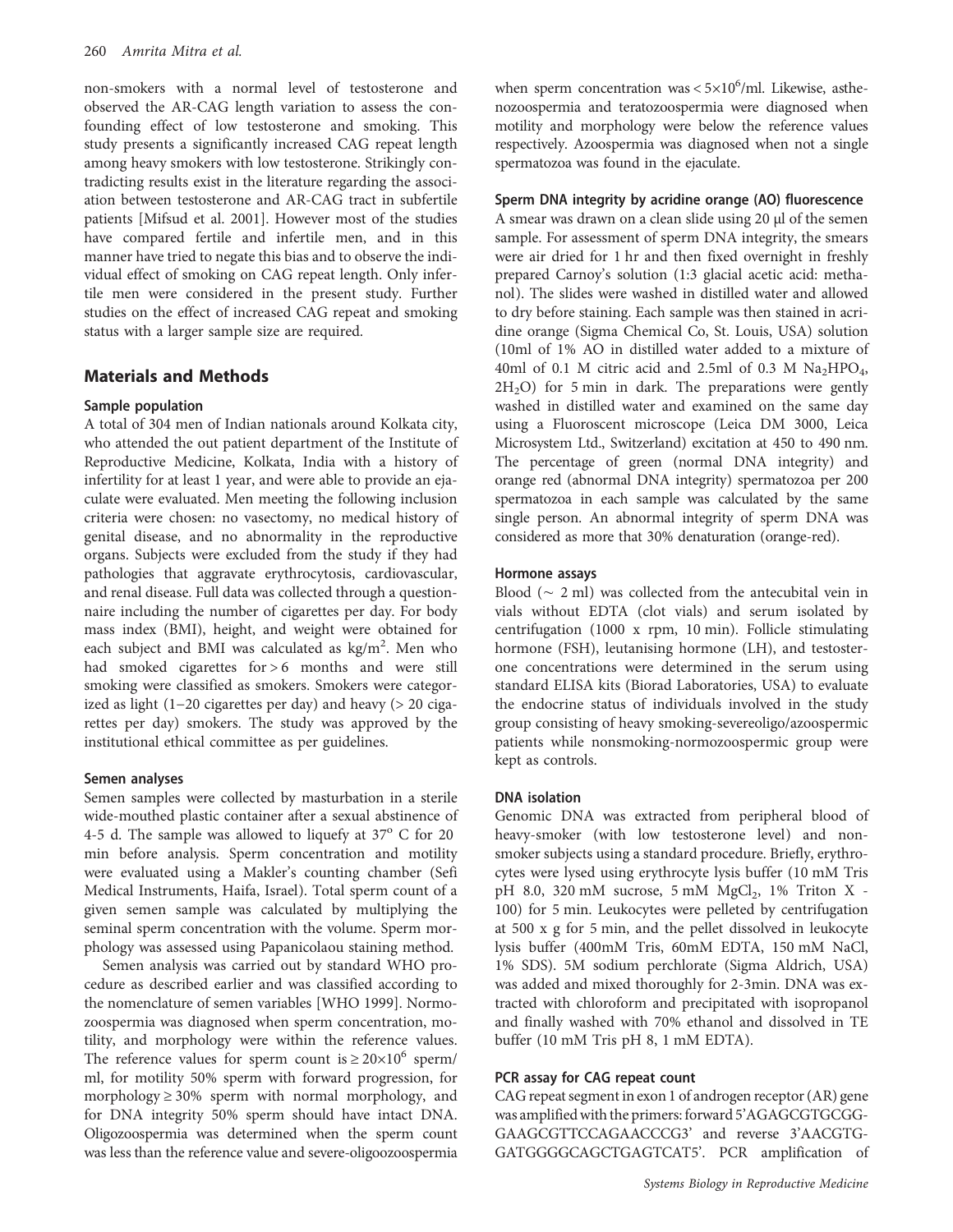each sample was performed using 5 ng of template DNA 10 pM of each primer, 2.5 mM deoxy Nucleotide triphosphate, 1X PCR buffer containing 1.5mM MgCl2 and 0.5 u of Taq polymerase enzyme (Bangalore Genei, India). Amplification was carried out in ABI 2700 thermal cycler (Applied Biosystems, USA) using the following conditions: 30 cycles of denaturation at 94°C for 30 sec, annealing at 55°C for 45 sec, and extension at 72°C for 60 sec. The final extension was at 72°C. In the first cycle the sample was denatured for 5min.

#### Automated DNA sequencing

To confirm CAG repeat numbers duplicate samples from each repeat size were sequenced in ABI PRISM 3700 (Perkin Elmer, USA) automated DNA sequencers using the manufacturers protocol.

#### Statistical analysis

Statistical analysis of the data has been performed using MINITABTM Statistical Software (version: 13.31, Minitab Inc. PA, USA). Frequency  $\chi^2$ -test has been used to examine the association between smoking habit and seminal phenotype, sperm motility, morphology, and DNA integrity. Logistic regression analysis was carried out to study the nature of dependence, wherever applicable. A p-value less than 0.05 were considered as statistically significant.

Declaration of interest: The authors report no conflicts of interest. The authors alone are responsible for the content and writing of the paper.

Author Contributions: Amrita Mitra: Literature search, experiments, data-collection and manuscript preparation Baidyanath Chakraborty: Study designing and clinical evaluation

Dyutiman Mukhopadhay: Data-analysis

Manisha Pal: Statistical analysis

Sanjit Mukherjee: manuscript preparation and experimentation

Samir Banerjee: Study designing and data-analysis

Keya Chaudhuri: Literature search, study design, data analysis, data interpretation, manuscript preparation

#### References

- Alexandersen, P., Haarbo, J. and Christiansen, C. (1996) The relationship of natural androgens to coronary heart disease in males: a review. Atherosclerosis 125:1–13.
- Arabi, M. (2004) Nicotinic infertility: assessing DNA and plasma membrane integrity of human spermatozoa. Andrologia 36:305–310.
- Bergmann, M., Behre, H.M. and Nieschlag, E. (1994) Serum FSH and testicular morphology in male infertility. Clin Endocrinol (Oxf) 40:133–136.
- Chang, C.S., Kokontis, J. and Liao, S.T. (1988) Molecular cloning of human and rat complementary DNA encoding androgen receptors. Science 240:324–326.
- Chia, S.E., Ong, C.N. and Tsakok, F.M. (1994) Effects of cigarette smoking on human semen quality. Arch Androl 33:163–168.
- Dadze, S., Wieland, C., Jakubiczka, S., Funke, K., Schroder, E., Royer-Pokora, B., et al. (2000) The size of the CAG repeat in exon 1 of

the androgen receptor gene shows no significant relationship to impaired spermatogenesis in an infertile Caucasoid sample of German origin. Mol Hum Reprod 6:207–214.

- Davis-Dao, C.A., Tuazon, E.D., Sokol, R.Z. and Cortessis, V.K. (2007) Male infertility and variation in CAG repeat length in the androgen receptor gene: a meta-analysis. J Clin Endocrinol Metab 92:4319–4326.
- Dowsing, A.T., Yong, E.L., Clark, M., McLachlan, R.I., de Kretser, D. M. and Trounson, A.O. (1999) Linkage between male infertility and trinucleotide repeat expansion in the androgen-receptor gene. Lancet 354:640–643.
- Ercal, N., Gurer-Orhan, H. and Aykin-Burns, N. (2001) Toxic metals and oxidative stress part I: mechanisms involved in metal-induced oxidative damage. Curr Top Med Chem 1:529–539.
- Funabashi, T., Sano, A., Mitsushima, D. and Kimura, F. (2005) Nicotine inhibits pulsatile luteinizing hormone secretion in human males but not in human females, and tolerance to this nicotine effect is lost within one week of quitting smoking. J Clin Endocrinol Metab 90:3908–3913.
- Gaur, D.S., Talekar, M. and Pathak, V.P. (2007) Effect of cigarette smoking on semen quality of infertile men. Singapore Med J 48:119–123.
- Hengstler, J.G., Bolm-Audorff, U., Faldum, A., Janssen, K., Reifenrath, M., Gotte, W., et al.et al (2003) Occupational exposure to heavy metals: DNA damage induction and DNA repair inhibition prove co-exposures to cadmium, cobalt and lead as more dangerous than hitherto expected. Carcinogenesis 24:63–73.
- Kulikauskas, V., Blaustein, D. and Ablin, R.J. (1985) Cigarette smoking and its possible effects on sperm. Fertil Steril 44:526–528.
- Kunzle, R., Mueller, M.D., Hanggi, W., Birkhauser, M.H., Drescher, H. and Bersinger, N.A. (2003) Semen quality of male smokers and nonsmokers in infertile couples. Fertil Steril 79:287–291.
- Lo, K.C., Brugh, V.M., 3rd, Parker, M., and Lamb, D.J. (2005) Isolation and enrichment of murine spermatogonial stem cells using rhodamine 123 mitochondrial dye. Biol Reprod 72:767–771.
- Meizel, S. (2004) The sperm, a neuron with a tail: 'neuronal' receptors in mammalian sperm. Biol Rev Camb Philos Soc 79:713–732.
- Mifsud, A., Choon, A.T., Fang, D. and Yong, E.L. (2001) Prostatespecific antigen, testosterone, sex-hormone binding globulin and androgen receptor CAG repeat polymorphisms in subfertile and normal men. Mol Hum Reprod 7:1007–1013.
- Mifsud, A., Sim, C.K., Boettger-Tong, H., Moreira, S., Lamb, D.J., Lipshultz, L.I., et al. (2001) Trinucleotide (CAG) repeat polymorphisms in the androgen receptor gene: molecular markers of risk for male infertility. Fertil Steril 75:275–281.
- Mukhopadhyay, D., Nandi, P., Varghese, A.C., Gutgutia, R., Banerjee, S. and Bhattacharyya, A.K. (2010) The in vitro effect of benzo[a] pyrene on human sperm hyperactivation and acrosome reaction. Fertil Steril 94:595–598.
- Oldereid, N.B., Rui, H., Clausen, O.P. and Purvis, K. (1989) Cigarette smoking and human sperm quality assessed by laser-Doppler spectroscopy and DNA flow cytometry. J Reprod Fertil 86:731–736.
- Padron, R.S., Mas, J., Zamora, R., Riverol, F., Licea, M., Mallea, L., et al. (1989) Lipids and testicular function. Int Urol Nephrol 21:515–519.
- Pasqualotto, F.F., Sobreiro, B.P., Hallak, J., Pasqualotto, E.B. and Lucon, A.M. (2006) Cigarette smoking is related to a decrease in semen volume in a population of fertile men. BJU Int 97:324–326.
- Patrizio, P., Leonard, D.G., Chen, K.L., Hernandez-Ayup, S. and Trounson, A.O. (2001) Larger trinucleotide repeat size in the androgen receptor gene of infertile men with extremely severe oligozoospermia. J Androl 22:444–448.
- Quigley, C.A. (1998) The androgen receptor: physiology and pathophysiology. In: Nieschlag E, Behre HM, eds. Testosterone: action, deficiency, substitution. New York: Springer; 33–106
- Tejada, R.I., Mitchell, J.C., Norman, A., Marik, J.J. and Friedman, S. (1984) A test for the practical evaluation of male fertility by acridine orange (AO) fluorescence. Fertil Steril 42:87–91.
- Thangaraj, K., Joshi, M.B., Reddy, A.G., Gupta, N.J., Chakravarty, B. and Singh, L. (2002) CAG repeat expansion in the androgen